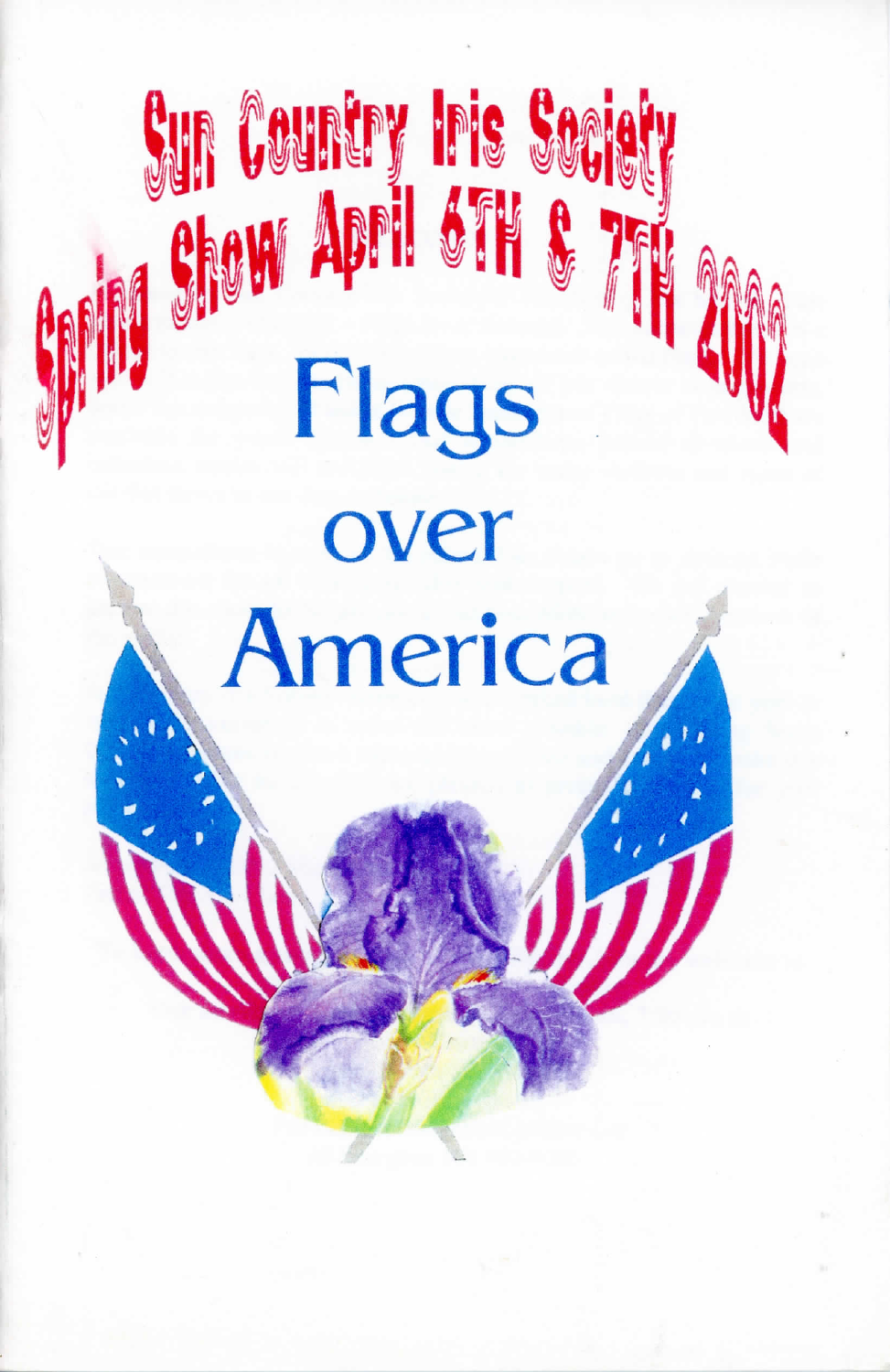#### WELCOME

Welcome to Sun Country Iris Society's 31st Spring Iris Show! This year's theme is Iris 2002 - Flags Over America. This patriotic theme is a tribute to our flags. Historically irises have been called flags. We hope you will enjoy the artistic interpretations of our flower arrangements. Some fun categories (Yankee Doodle Dandies and Flags of Freedom) are available for youth entries. Our horticulture, artistic divisions and collection entries will enlighten you to the many varieties and types of iris that thrive in our desert climate.

This competition is open to the public. Our thanks go to Arizona Mills management for all their hospitality and support. We are pleased to present this show to the patrons of Arizona Mills and other members of the public.

Sun Country Iris Society members have worked hard during the year to raise funds necessary to make this show possible. Our Spring Show Committee members have taken additional time and energy to make this ' show enjoyable for all. We are pleased to present this show for your enjoyment.

A very Poling, 2002 Show Chairman Patrick Orr, Co-Chair

To learn more about Sun Country Iris Sotiety, you are welcome to attend one of our monthly meetings. Our meetings are first Tuesday of the month, 7:00 pm at The Valley Garden Center 1809 North 15th Avenue Phoenix, Arizona For more information, please call AI Sturgeon 602 993-9253.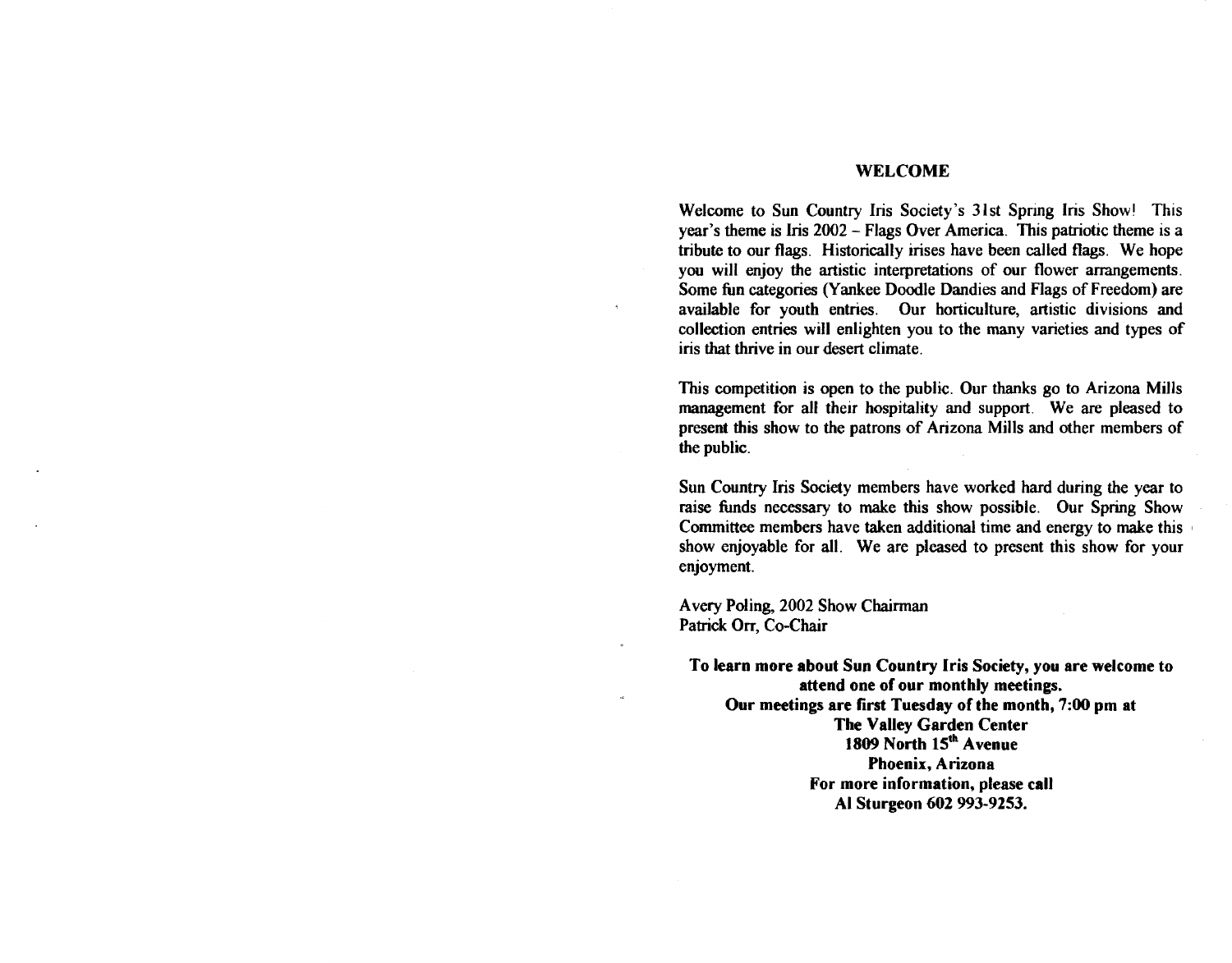# SUN COUNTRY IRIS SOCIETY

An affiliate of the American Iris Society

Presents Our 31st Annual Spring Iris Show

# Iris 2002 - Flags Over America

Arizona Mills 5000 Arizona Mills Circle Tempe, Arizona ..

April 6th and 7th, 2002

Free Exhibit to the Public Saturday, 1:00 p.m. - 5:00 p.m. Sunday, 12:00 Noon - 4:00 p.m.

This is an American Iris Society sanctioned show, conducted according to AIS rules and regulations, and judged according to AIS rules. Sun Country Iris Society assumes no responsibility for loss or damage, but will do all possible to safeguard exhibits.

#### INDEX

General Rules **Entry Tag Information** Horticulture Division **Seedling Division** Youth Division Education Division Commercial Display Division AISAwards SCISAwards Premium Contributors Gift Certificates Membership Information

# SHOW COMMITTEE

Chairman Co-Chairman Schedule Secretary/AIS Awards SCIS Awards Staging/Set-up/Properties Entry and Placement: **Horticulture Artistic** Judges Clerks Hospitality Publicity Artistic Concepts Clean-up

Avery Poling (623) 815-3503 Patrick Orr (623) 925-9615 Lorna E. Corlett (092) 944-7665 LynnAlison Martin (623) 535-9712 Jeannie Comeaux (602) 862-1135 Show Committee

Patrick Orr (623) 925-9615 Joyce Poling (623) 815-3503 Ardi Kary (480) 949-0253 Sandy Tarango (623) 936-5872 SCIS Members Jeannie Comeaux (602) 862-1135 Show Committee All Society Members

The Show Awards Banquet Will be May 7th At the Valley Garden Center 1809 North 15<sup>th</sup> Avenue Phoenix Arizona

#### SUN COUNTRY OFFICERS - 2002

President Vice President LynnAlison Martin **Secretary Treasurer Director Director Director** Ardi Kary Lorna Corlett Al Sturgeon Francelle Edwards Jeannie Comeaux Avery Poling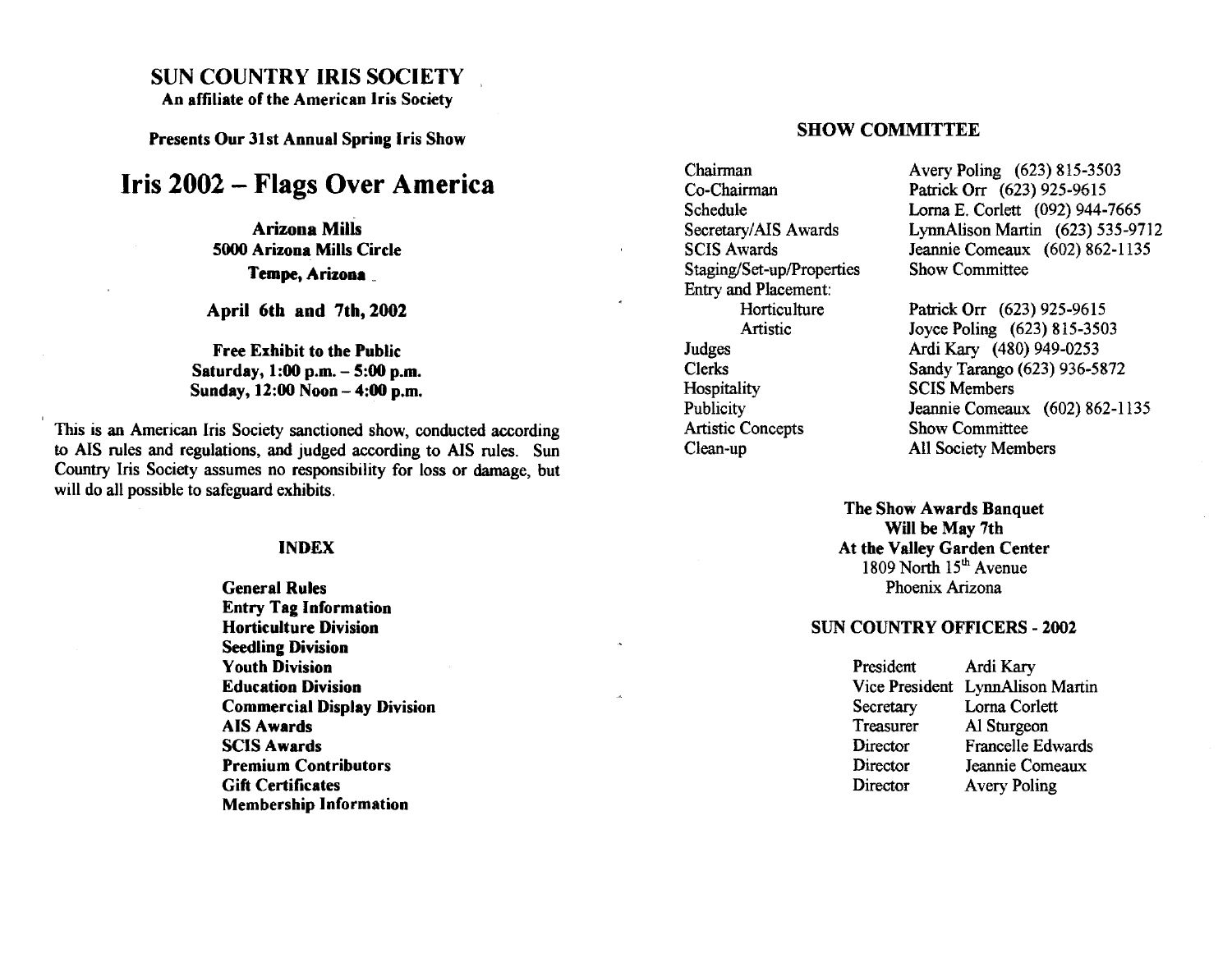### GENERAL SHOW RULES

General Rules apply to all divisions. For specific information pertaining to your entry, see special Rules for that Division.

- 9. Exhibition privileges are open to all persons without charge.
- 10. Entries accepted 6:00-9:30 a.m., April 6th. Late entries accepted for display only.
- 11. Entries must be clearly, correctly, and completely identified and  $\cdot$ entered in the proper division, section and group/class; or they will not be judged.
- 12. No judge or designated apprentice may judge in a section where the judge or a member of the judge's family has an entry.
- 13. Judging will begin at 10:00 a.m., April 6th. Only judges, designated apprentices, show chairpersons, and clerks are permitted in the exhibit area during judging.
- 14. Judging will be by AIS rules. Any award may be withheld at the judges' discretion. Decisions of the judges are final.
- 15. Official AIS rules and regulations cannot be violated.
- 16. Exhibits and ribbons must remain on display until 4:00 p.m., April 7th. All entries must be removed by 5:00 p.m. on that date.

AIS Entry Tags, Exhibitor Numbers and Forms will be available at the April 2nd SCIS general meeting and at the show location from 6:00-9:30 a.m. Please print in blue or black ink only. Complete both portions of each tag, following the Show Schedule outline.

| Group                                       | refers to horticultural entries.              |
|---------------------------------------------|-----------------------------------------------|
| Class                                       | refers to artistic entries.                   |
| Variety                                     | refers to the name of the iris or             |
|                                             | the title of an artistic entry.               |
| $F_{\text{rel}}$ $\mathcal{M}_{\text{rel}}$ | in the Fulkikian Mundow assistant by Charn Ca |

*Entry No.*  is the Exhibitor Number assigned by Show Secretary.

# DIVISION 1- HORTICULTURE

While the Scale of Points varies for each section, all sections are scored 75 points for cultural perfection (flower and stalk) and 25 points for condition and grooming.

### SPECIAL RULES

- 1. Entries must have been grown and entered in person by the exhibitor.
- 2. Entries placed on the show bench will be judged as groomed by the exhibitor.
- 3. Exhibitors may enter only one stalk of any particular variety, but may enter as many varieties as desired. (Collections are excepted; see Section J.)
- 4. Display containers will be furnished by the Show committee.
- S. Single specimen entries will be placed in alphabetical order of variety name within sections/groups. Each variety (cultivar) is a separate class for judging.
- 6. Faded stalks may be groomed or removed by the Show Committee or the exhibitor anytime after the judging is completed.

Section A - TALL BEARDED

Section B - ARlL AND ARiLBRED

- Group 1 Aril Group 2 - Arilbred
- Group 3 Aril-med

# Section C - MEDIAN AND DWARF

Group 1 - Border Bearded

Group 2 - Miniature Tall Bearded

- Group 3 Intermediate Bearded
- Group 4 Standard Dwarf Bearded
- Group S Miniature Dwarf Bearded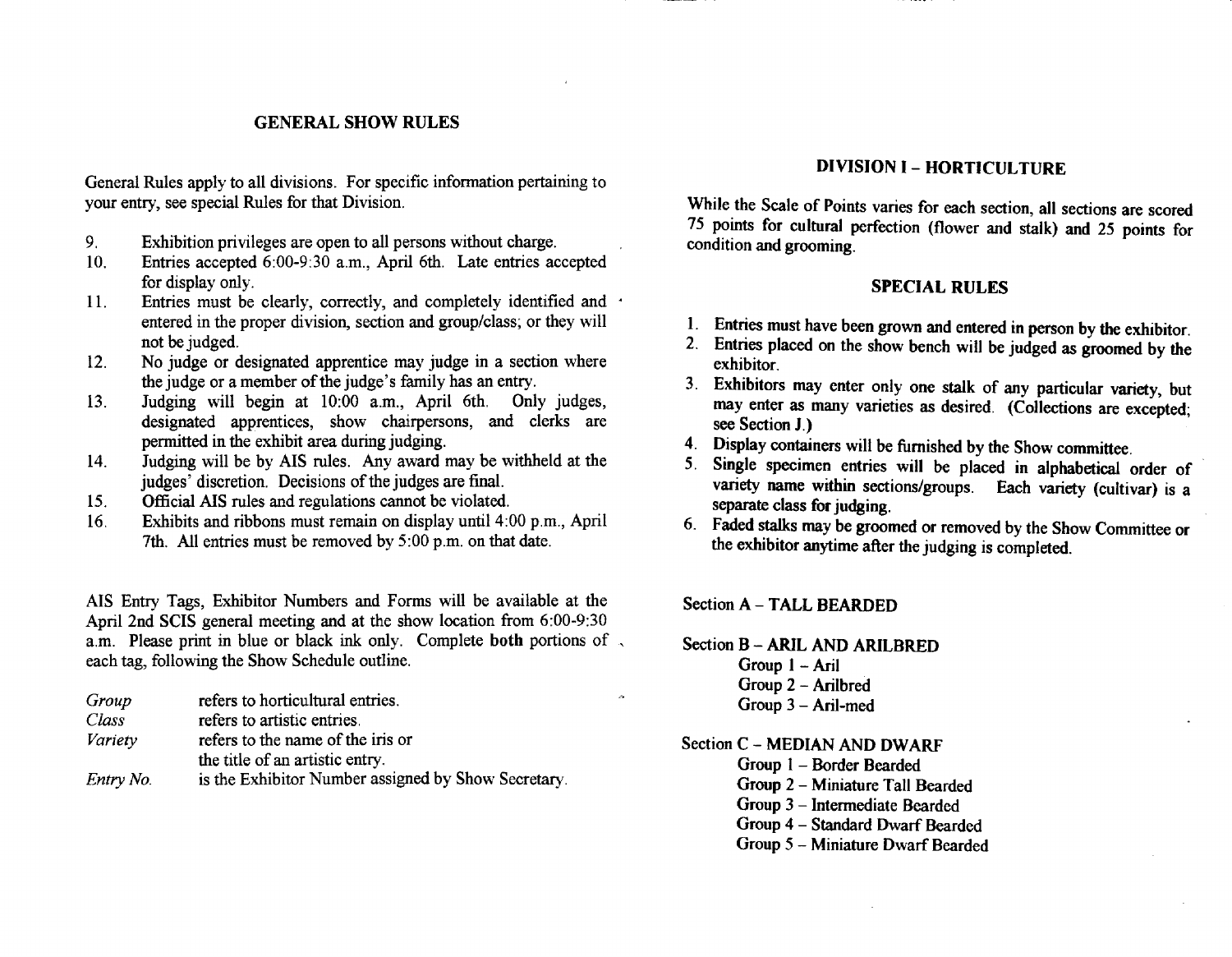Section D - SPURIA

Section E - LOUISIANA

Section F - SIBERIAN

Section G\* - BULBOUS (Eligible for limited AIS awards)

Section H\* - RELATED GENERA (Not eligible for AIS awards)

Section <sup>1\*</sup> - MISCELLANEOUS Any iris not listed above

Section G. H, and  $I -$ 

Sections or groups for bulbous irises, collections and English boxes are eligible to receive award ribbons, special section awards and section rosettes. Award ribbons are included in the tally for Silver and Bronze Medal/Certificates although these entries are not eligible for the "Best Specimen of Show" Award.

# Section J - COLLECTIONS

Three (3) stalks. Exhibitors may enter more than one collection in each group, but each collection must be a different type; for example: Tall Bearded, Spuria, Louisiana.

Group I - Same type, same variety

Group 2 - Same type, 3 different varieties

\*Single blossom classes may not have award ribbons counted for Silver and Bronze MedaVCertificates and are not eligible for the "Best Specimen of Show" Award.

# DIVISION II - SEEDLINGS

Any type of iris not introduced into commerce. Must be entered under seedling number or registered name and must be made in the name of the originator (hybridizer) of the clone. To indicate type of seedling on the entry tag, use Section/Group as outlined in Division I.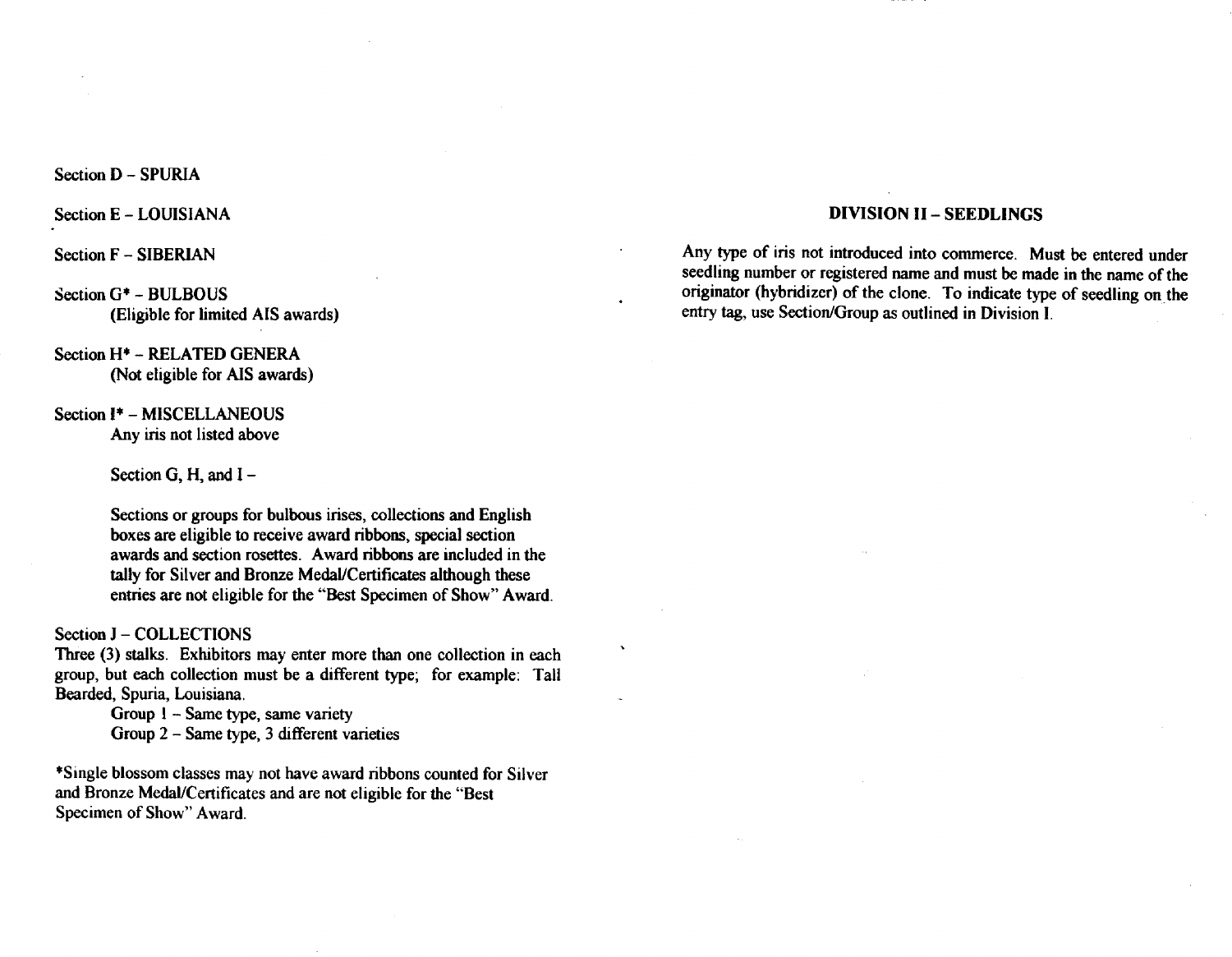#### DIVISION III - ARTISTIC DESIGN

All artistic design entries will be judged according to the American Iris Society point scale:

### AIS Scale of Points

| 1. Conformance to schedule | 10  |
|----------------------------|-----|
| 2. Design                  | 35  |
| 3. Color use               | 20  |
| 4. Creative expression     | 20  |
| 5. Distinction             | 15  |
| <b>Total Points</b>        | 100 |

# SPECIAL RULES

- I. Arrangements must be the work of the exhibitor, but the plant material need not have been grown by the exhibitor.
- 2. Exhibitors are limited to one entry in each class.
- 3. Iris must be used in all arrangements and must be the predominating feature. Iris of any type may be used, unless specified. Though not required, iris used may be identified on a separate card.
- 4. Dried or treated natural plant material is acceptable, but fresh material must predominate. No painted fresh material or artificial plant material is permitted.
- 5. No background boards may be used except in Section A. Backboards will be furnished by the Show Committee.
- 6. Interpretive accessories may be used, but must be subordinate. Use is required only if specified.
- 7. Containers should be marked on the underside with owner's name and address.
- 8. Exhibitors are responsible for maintaining arrangements in fresh, groomed condition after judging is completed and for removing exhibits promptly at the close of the show.

# IRIS 2002 - Flags Over America

This show is a tribute to our flag. Because of the resurgance of patriotism, we chose to honor the American Flag with our Iris Show.

Section A - Must be reserved, 8 entries only. Off-white backboards (32" high, 24" wide with two 12" wings) will be furnished. For reservations, call Joyce, 6238153502, no later than April 1st, 2002.

# Class 1 -IT'S A GRAND OLD FLAG

A tall arrangement, not to exceed 30" in height. The backboard may be draped.

**Section B** – Sun Country Iris Society members only. For novices (no first place ribbons won in previous shows).

#### Class 1 - OUR FIRST FLAG

Arrangement using a single iris stalk as the predominant feature and fresh foliage. Interpretive accessories may be used.

Section  $C -$  Open to all.

)

Ĵ.

J

#### Class 1 - BANNER BABIES

Smaller iris and other dainty blooms.

# Class 2 - REFLECTIONS OF OLD GLORY

Creative use of mirror(s) or visible water.

# Class 3 - STARS AND STRIPES

A centerpiece of the dinner table emphasizing red, white and blue colors.

Section  $D -$  Open only to those with professional flower arrangement and design experience or formal training.

> Class 1 - FLAGS OF HONOR Free interpretation.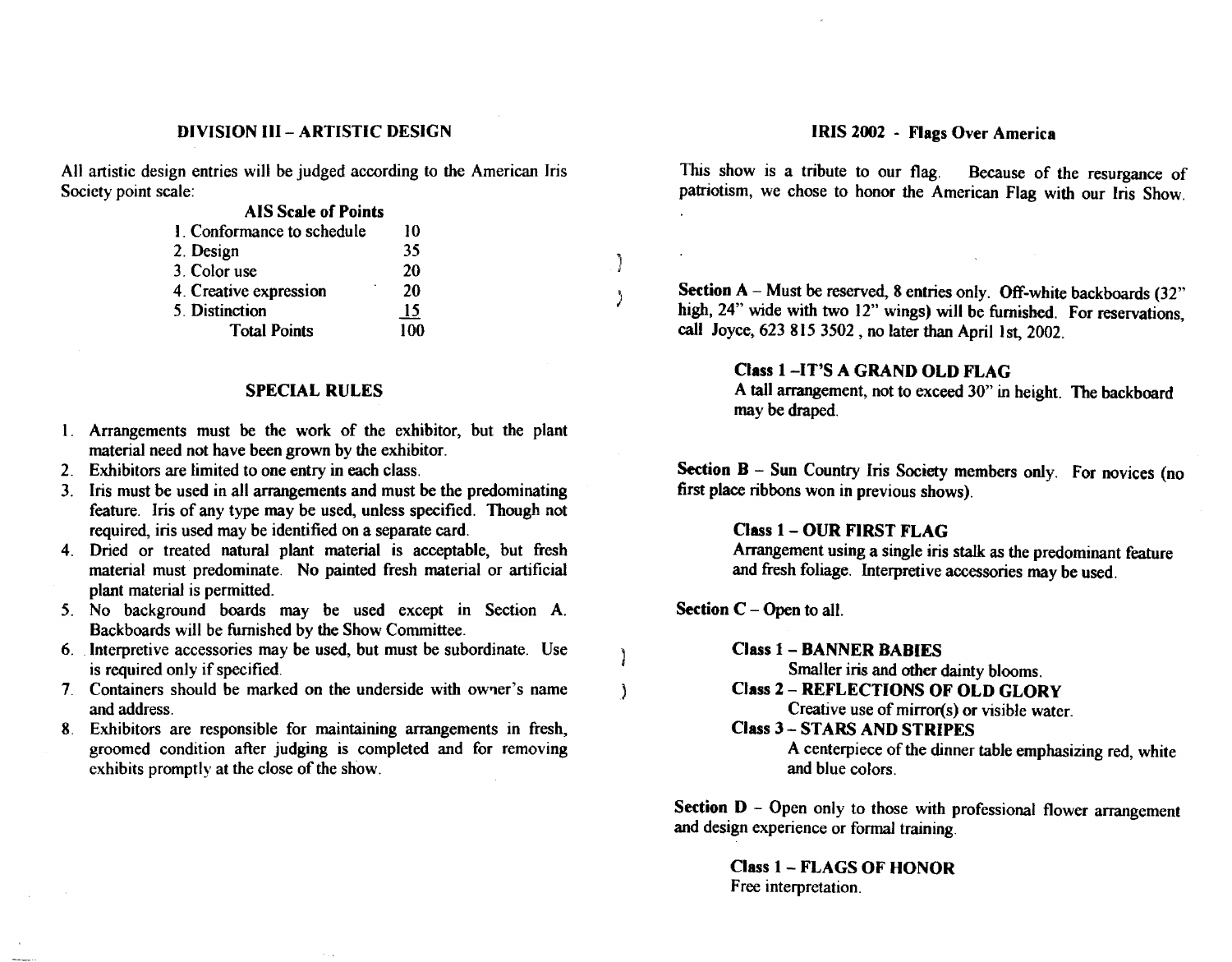### DIVISION IV - YOUTH ENTRIES

 $\star$ 

 $\mathbf{r}$ 

# ALL GENERAL AND SPECIAL RULES APPLY

Youth is defined as 18 years of age or younger. Entries will be judged in two age groups:

Y<sub>1</sub> - Under 12 years

Y2 - 12 through 18 years

Mark your entry tag in the upper left corner to indicate your age group.

Section A - HORTICULTURE

Class I - TALL BEARDED

Class 2 - ANY OTHER IRIS

# Section B - ARTISTIC DESIGN

Class 1 - YANKEE DOODLE DANDIES A floral arrangement emphasizing red, white, and blue.

Class 2 - FLAGS OF FREEDOM Open interpretation.

# DIVISION V - EDUCA TION

All exhibits must be related to irises, iris culture or hybridizing. Horticultu.al materials, if used, need not have been grown by the exhibitor. Space must be reserved by April 1st. For reservation, call Joyce Poling, 623 815-3503.

The AIS Bronze Medal Certificate may be awarded to the exhibitor of an educational exhibit found to be of outstanding merit by the judges of the show.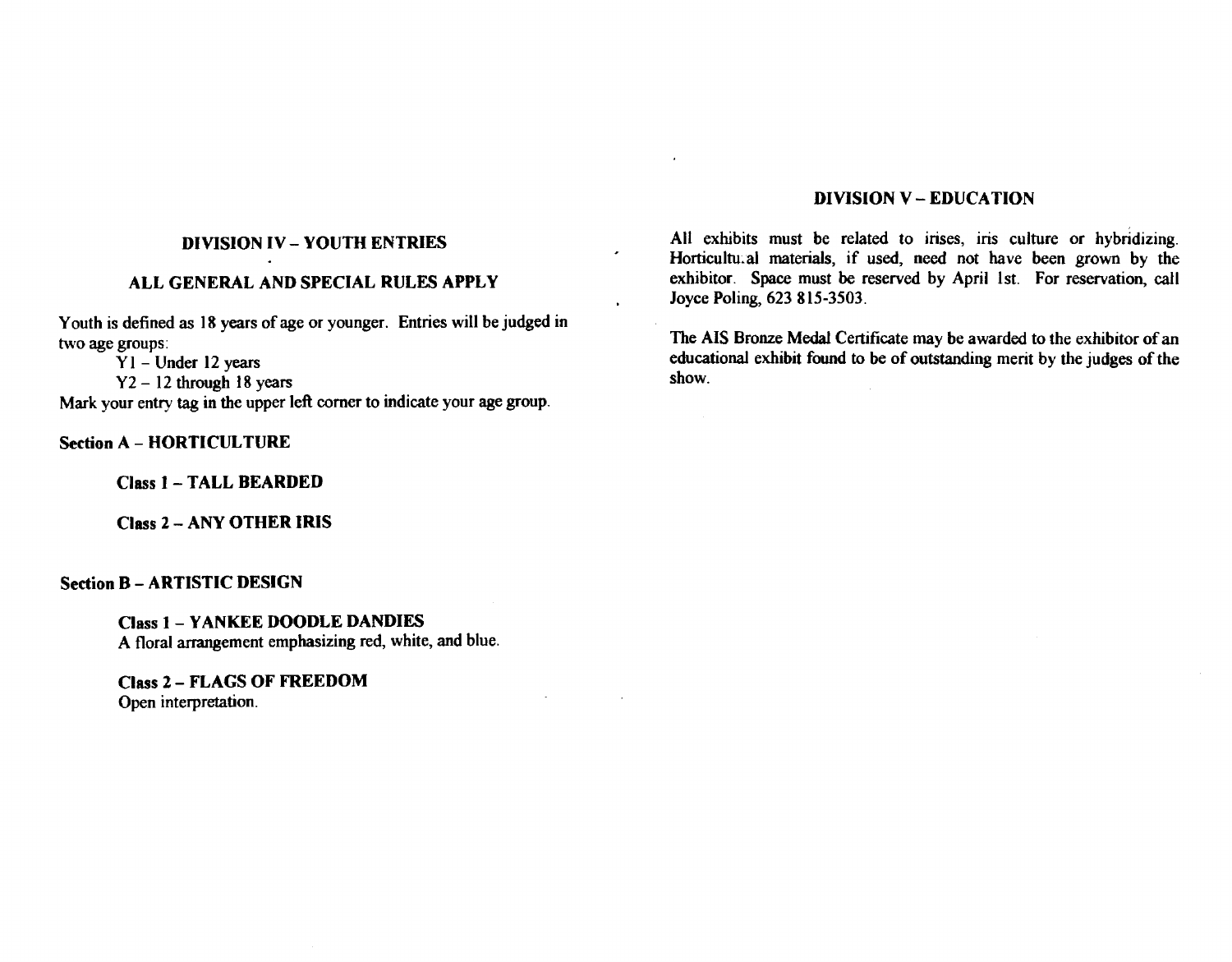# AMERICAN IRIS SOCIETY EXHIBITION AWARDS

AIS RIBBONS for first, second, third place, and honorable mention will be awarded in each cultivar/class as merited.

#### DIVISION VI - COMMERCIAL DISPLAYS

Commercial displays are welcome. Please RSVP by April 1st so we may accommodate your needs; please notify Avery Poling, 623 815-3503. Due to limitations, only one table per commercial exhibitor can be provided. Sun Country Iris Society Show Committee will determine if an exhibitor is to be given commercial status. Displays are not judged; however, commercial displays will be recognized by an AIS Bronze Medal Certificate.

AIS ROSETTES will be awarded for: Horticulture Division Best Specimen in each Section Best Specimen of Show Sweepstakes Seedling Division Best Seedling of Show Artistic Division Best Design of Show **Sweepstakes** Youth Division Best Specimen Horticultural Sweepstakes Best Design Artistic Sweepstakes

The AIS SILVER MEDAL and certificate will be awarded to the winner of the most first place ribbons in the Horticulture Division.

The AIS BRONZE MEDAL and certificate will be awarded to the winner of the second most first place ribbons in the Horticulture Division.

AIS SECTION CERTIFICATES will be awarded to the winner of the most first place ribbons in each Horticulture Section, provided there are at least three exhibitors and competition in at least five varieties (cultivars).

AIS EXHIBITION CERTIFICATE is automatically awarded by the panel of judges for the Best Seedling of Show.

In the event of a tie for Sweepstakes for either Medal or Section Certificates; second place, then third place, then honorable mention ribbons will be counted. Rosettes are not considered in the case of a tie.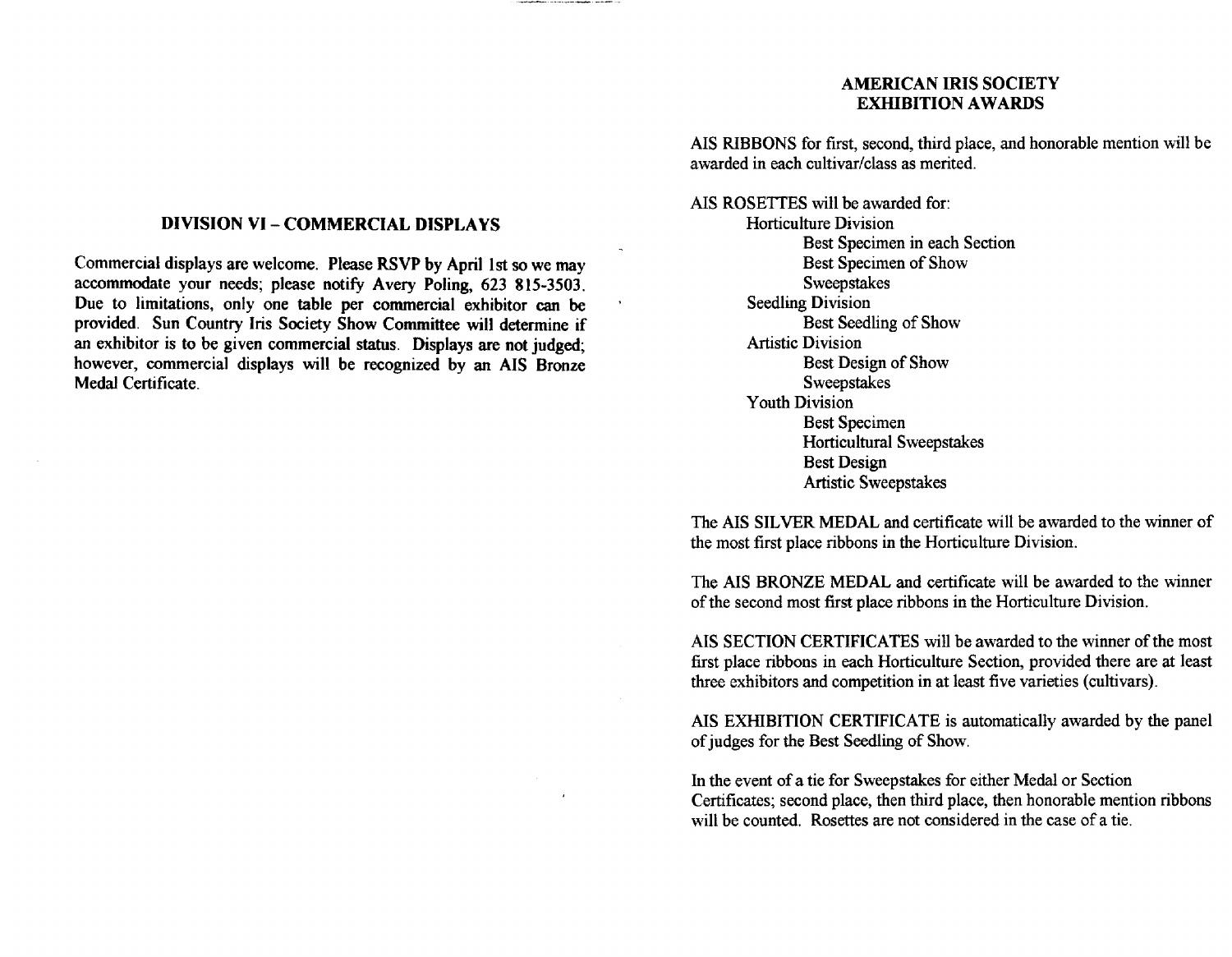# SUN COUNTRY IRIS SOCIETY AWARDS

The following winners will also receive a PREMIUM AWARD of a new or recently introduced rhizome or other gardening-related product. Those people and organizations contributing awards will be recognized at the May 7 meeting of Sun Country Iris Society.

Sun Country Iris Society will present AWARDS to exhibitors for:

Horticulture Division Best Tall Bearded Best Aril/Arilbred Best Median/Dwarf Best Spuria *In Memory of Betty Wickenkamp*  Best Louisiana Best Siberian Best Bulbous Best Miscellaneous Best Collection Best Specimen of Show Sweepstakes Sweepstakes Runner-up Best Black Tall Bearded Seedling Division Best Seedling of Show Artistic Division Best Design of Show Sweepstakes Youth Division Best Specimen Horticultural Sweepstakes Best Design Artistic Sweepstakes

# PREMIUM CONTRIBUTORS

Sun Country Iris Society sincerely appreciates the generosity of the hybridizers, commercial iris gardens, and other businesses which contributed our show awards. We hope you will remember them for your gardening needs and when purchasing your new iris rhizomes this year. Those people and organizations contributing awards will be recognized at the Awards Banquet and presentation of Sun Country Iris Society on May 7, 2002.

#### GIFT CERTIFICATES

Three commercial gardens are members of Sun Country Iris Society. Each is donating a gift certificate of at least \$40.00 to be awarded based on random drawing. Each entry in Horticulture Division, Sections A through F and J, and in the Youth Division, Section A entitles the exhibitor to one chance in the drawing. Thus, the more horticultural entries made, the greater the chances an exhibitor has of winning a commercial garden gift certificate. We thank the following contributors:

> Golden Iris Gardens 4564 E. Robin Drive Prescott, AZ 86301-5818 928-445-0503 barryaolden@hotmail.com

> Kary Iris Gardens 6201 East Calle Rosa Scottsdale, AZ 85251-4224 480-949-0253 ArdiKary@aol.com

Superstition Iris Gardens 2536 Old Highway Cathey's Valley, CA 95306-9738 209-966-6277 randrcv@sierratel.com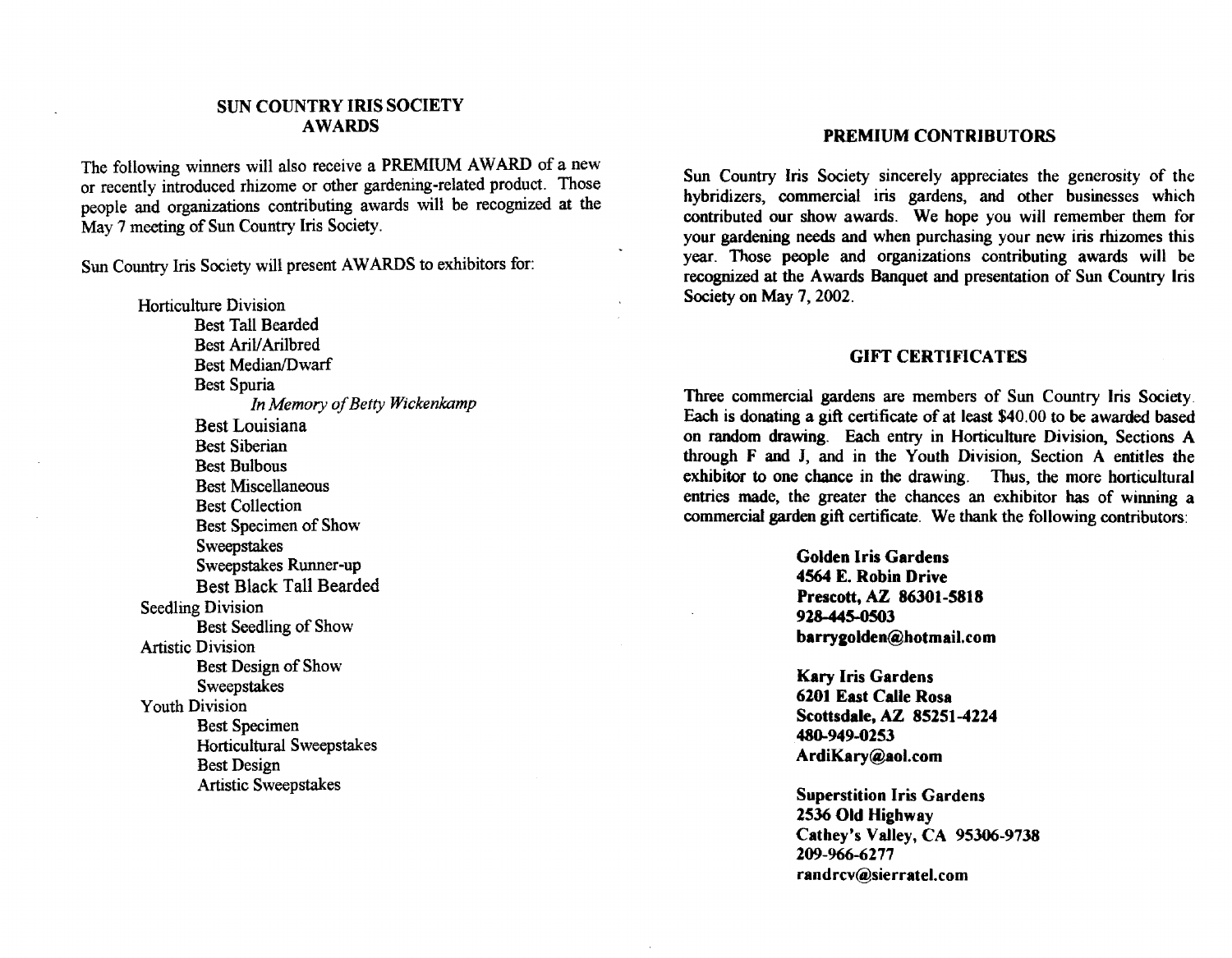### SUN COUNTRY IRIS SOCIETY MEMBERSHIP

Membership in Sun Country Iris Society (SCIS) is open to everyone interested in growing irises, from the home gardener to those with specialized interests. Our meetings are friendly and informative. Our members enjoy learning and sharing their knowledge. Primarily, we serve central and northern Arizona. SCIS was formed in 1969 to serve central and northern Arizona. promote the culture of irises in our area. We are affiliated with the American Iris Society. founded in 1920. Benefits of membership include monthly garden-related programs and an iris education segment; monthly newsletter with growing tips; door prizes and refreshments; projects and activities valley-wide; annual rhizome sale; annual iris show and competition; and, credit union membership (at your option). SCIS dues for the 2002 year are \$15 individual, \$20 family, and \$5 youth. Forward your SCIS dues to Al Sturgeon, 2940 West Hartford Drive, Phoenix, AZ 85053-2011

#### AMERICAN IRIS SOCIETY MEMBERSHIP

The American Iris Society (AIS) creates and maintains the register of iris, qualified judges, and competition standards for shows such as this one. AIS membership is separate from SCIS membership. Benefits of membership include a quarterly color bulletin with topics of interest to iris enthusiasts. Special section memberships are also available in AIS for those wishing information on spuria, louisiana, species, historic, reblooming and other specialized iris types. Annual membership is \$20 per year for individual, \$25 for dual; you can save money by joining for three years (triennial) at \$43 for individual, \$54 for dual. Forward your AIS dues to Anner M. Whitehead, P.O. Box 14750, Richmond, VA 23221-4750.